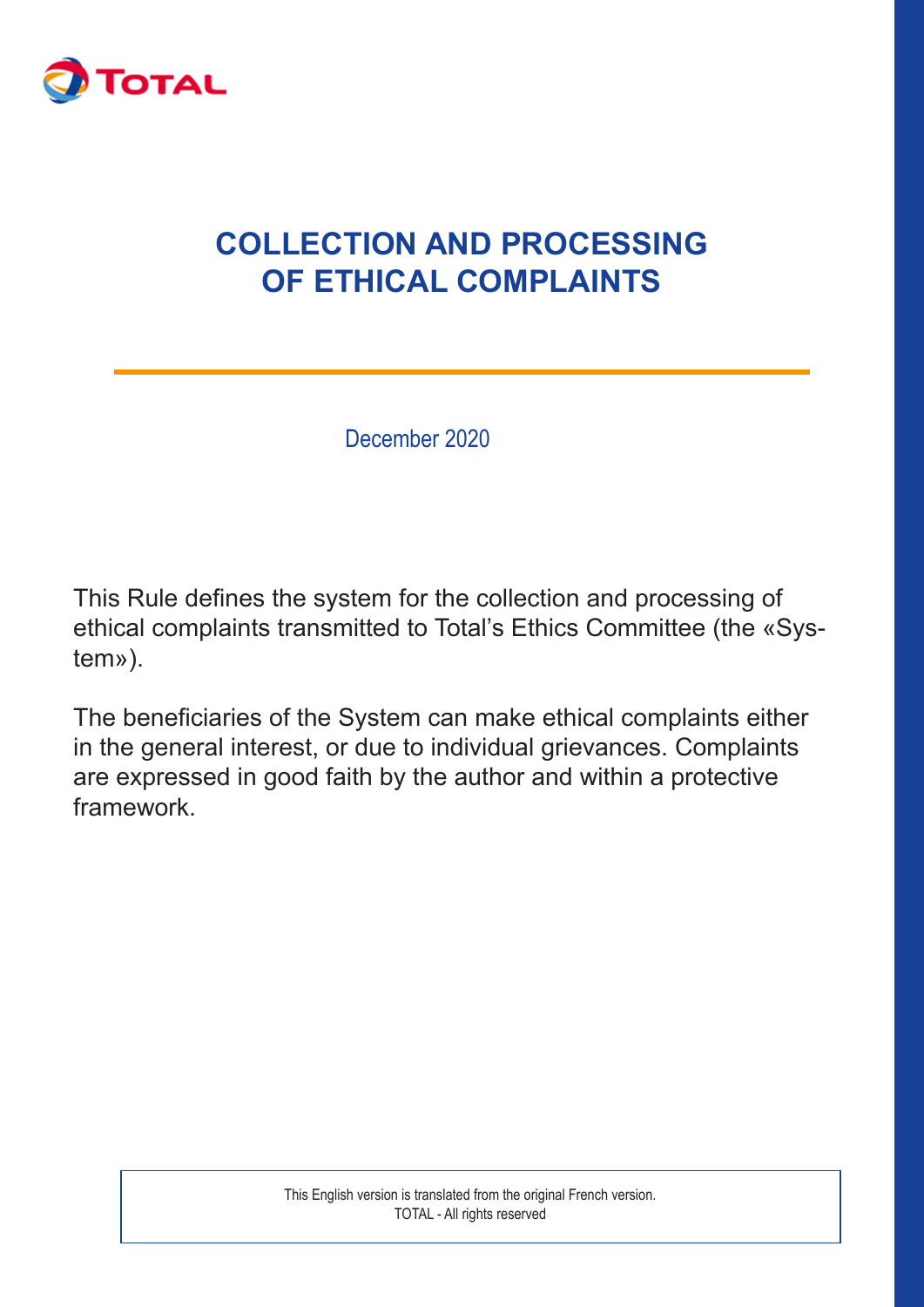As part of its risk prevention and transparency policy, the Total Group (hereafter "Total") has set up a system for the collection and processing of ethical complaints received from its stakeholders. The purpose of this system is to encourage everyone to report situations and behaviors that are contrary to Total's Code of Conduct.

This Rule defines the system for the collection and processing of ethical complaints transmitted to Total's Ethics Committee (the "System"). The President of the Ethics Committee is the reference point for the System.

#### **2- Reference documents and laws**

The main reference document is Total's **Code of Conduct**. With respect to subject of the ethical complaints and/or their country of origin, the applicable local laws are obeyed.

Refer also to CR-GR-CPL-007 Integrity alert procedure.

#### **3- Beneficiaries of the System**

The System is open to all Group employees and to external stakeholders, including individuals and legal entities (external collaborators, service providers, partners, etc.).

Beneficiaries may choose not to reveal their identity and to make an ethical complaint anonymously, provided that this does not prevent processing of the complaint (see point 6).

This Group rule applies to all Complaints sent to the Ethics Committee, either directly or sent by the management or by a member of the country Ethics Officers network (see the diagram in Annex 1).

#### **4- The subject of the ethical complaint**

The beneficiaries of the System can make ethical complaints either in the general interest, or due to individual grievances, as defined below (hereafter collectively referred to as "Complaints").

**4.1** Within the framework of this procedure, Complaints in the general interest are defined as:

Complaints that reveal, in good faith, an event of which the author is personally aware. This event may pertain to the following subjects:

- crimes or offenses;
- a serious and manifest breach of an international commitment, duly ratified or approved by France, of a unilateral action of an international organization adopted on the basis of such a commitment, law or regulations;
- a serious threat or prejudice to the general interest;
- serious abuse or a risk of serious abuse of human rights and fundamental freedoms;
- serious damage or a risk of serious damage to the health of safety of persons, or to the environment.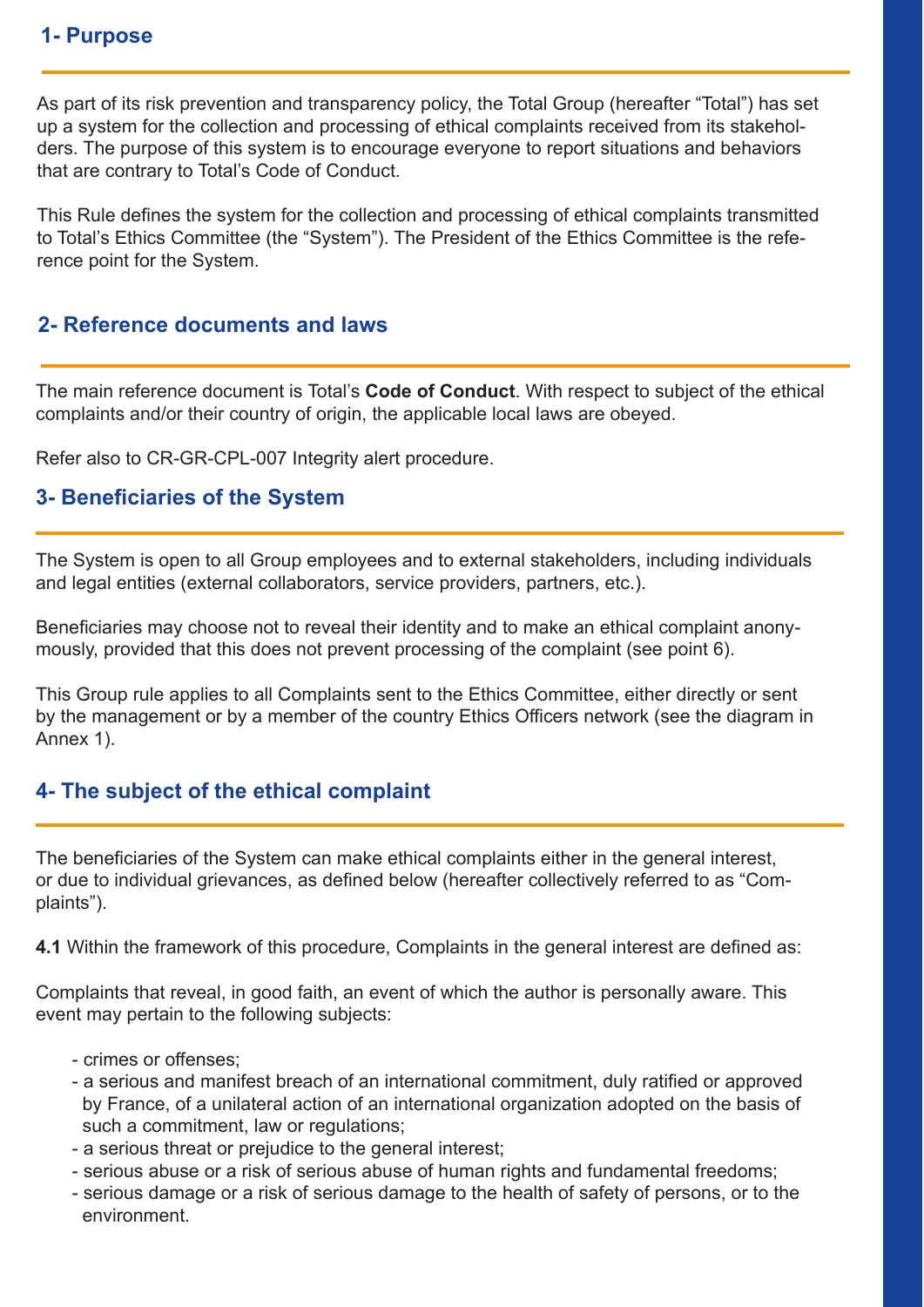Authors making a Complaint in the general interest are considered to be acting in good faith when they report information and/or facts that they reasonably assume to be true, even if it subsequently transpires that they were not.

In particular, lack of personal interest may be an indicator of the good faith of the authors making a Complaint in the general interest, for example the absence of any personal profit resulting from the Complaint, or more broadly, the absence of any personal benefit, advantage or vengeance that could result from their Complaint, which is intended to protect the general interest.

**4.2** Within the framework of this procedure, **individual grievances** are defined as**:** Complaints made **in good faith** concerning a behavior **contrary to Total's Code of Conduct**  and that **directly impacts the author** of the Complaint.

Authors expressing individual grievances are presumed to be acting in **good faith** when they report facts enabling them reasonably to believe that the reported information is true, even if it subsequently transpires that it was a mistake.

## **5- Transmission of the complaint**

**5.1.** Complaints can be made by several channels. The Group invites the authors to make their Complaint using the most appropriate channel, either to their management, HR manager, the local Compliance Officer<sup>1</sup> or their country Ethics Officer. The authors can also contact the Ethics Committee, preferably in writing. It is recommended that individual grievances are processed locally.

The Ethics Officers and Total Managers must escalate all Complaints in the general interest (point 4.1) as quickly as possible to the Ethics Committee and inform the authors accordingly. The Ethics Committee decides on how such Complaints will be treated.

For direct contact with the Ethics Committee the main channel is the e-mail address: ethics@total. com However, Complaint can also be sent by post $^{\rm 2}$  to the President of the Ethics Committee.

**5.2.** For Complaints, both general interest and grievances, authors raising their concern should describe the situation of which they are **personally aware** as objectively and in as much detail as possible.

For the Ethics Committee to process the Complaint efficiently, the authors should describe as precisely as possible:

- When and how they were made aware of the reported situation;
- When available, the facts, information or douments, irrespective of their form or medium, that support the Complaint;
- The means to enabling exchanges with the Ethics Committee, where appropriate;
- Where relevant, any possible impacts that the Complaint could have.

No Complaint made as part of the System can refer to confidential matters of national security, confidential medical information or confidential relations between lawyers and their clients.

<sup>1</sup> The local Compliance Officer will process the Complaint in accordance with the Group rule on the «Integrity alert procedure», when the Complaint falls within this scope.

<sup>&</sup>lt;sup>2</sup> Ethics Committee - Total SE - 2 place Jean Millier - La Défense 6 - 92400 Courbevoie - France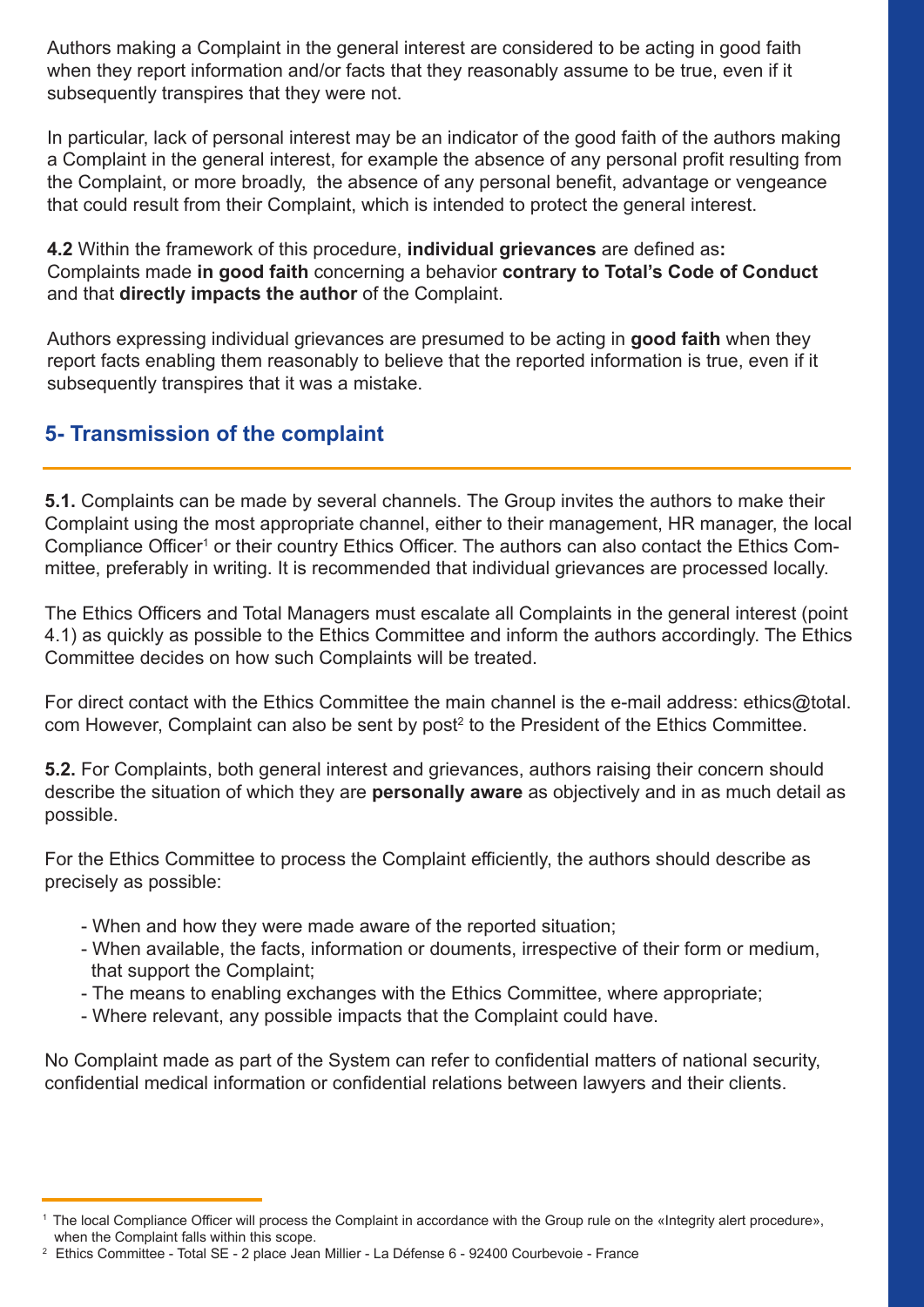#### **6- Processing of the Complaint**

**6.1** As soon as the Ethics Committee receives a Complaint, it informs the author, unless he/she cannot be contacted, of the modalities concerning the treatment of his/her personal data and of the means to exercise his/her rights over these data.

**6.2** Every Complaint must pass an admissibility test. This test is a verification whether it meets the definition of a Complaint as per this procedure. The author of the Complaint may be asked to provide additional information during this phase.

If, even before the end of its investigations, the Ethics Committee believes that the author of the Complaint needs protection, because there are reasons to think that his/her safety or health may be in danger, measures are taken to protect the author as soon as possible, in order to avoid exposure to a potential risk.

Complaints that are already the subject of legal proceedings are not admitted within the context of this System.

Anonymous Complaints are admissible, provided they relate to one of the subjects mentioned in point 4, and they contain facts/information that are sufficiently serious and detailed enough to launch an investigation. Where appropriate and possible, the author of the Complaint will be contacted. If information missing to pursue the investigation cannot be retrieved, the Complaint will be considered inadmissible and will be closed.

If the Complaint is not admissible, it is closed, and its author is informed in writing within 20 working days. This period may be extended if translation or a more in-depth preliminary analysis is necessary.

All the Complaints considered admissible under the terms of this System (the "Complaints") become the subject of a more in-depth investigation by the Ethics Committee or by persons mandated by the Committee in accordance with point 7 "Confidentiality" below.

**6.3** When the Complaint pertains to fraud, corruption or influence peddling, the case is transferred to the Branch Compliance Officer by the Ethics Committee, and the CCO (Chief Compliance Officer) is informed. Nevertheless, the Ethics Committee keeps track of the case and informs the author.

**6.4** As soon as the Complaint is considered admissible, the Ethics Committee informs the person(s) who are the subject of the Complaint of the:

- nature of the Complaint in question;
- purpose of the processing of the personal data;
- identity of the investigator;
- means of exercising their rights over their own data (point 8).

In case provisional measures are required to prevent evidence from being destroyed, or a pre-investigation is necessary, or if measures are required to protect the author of the Complaint, this notification will be given after any such measures have been taken.

**6.5** In the processing phase, the author may ask to be represented or assisted by a third party, provided that the said party first signs a strict confidentiality and non-disclosure agreement.

**6.6** The author and the person(s) against whom the Complaint is made are informed when the investigation is closed. As far as possible, they are also informed of the conclusions of the investigation. Compliance with legal obligations, the need for confidentiality or protection or individuals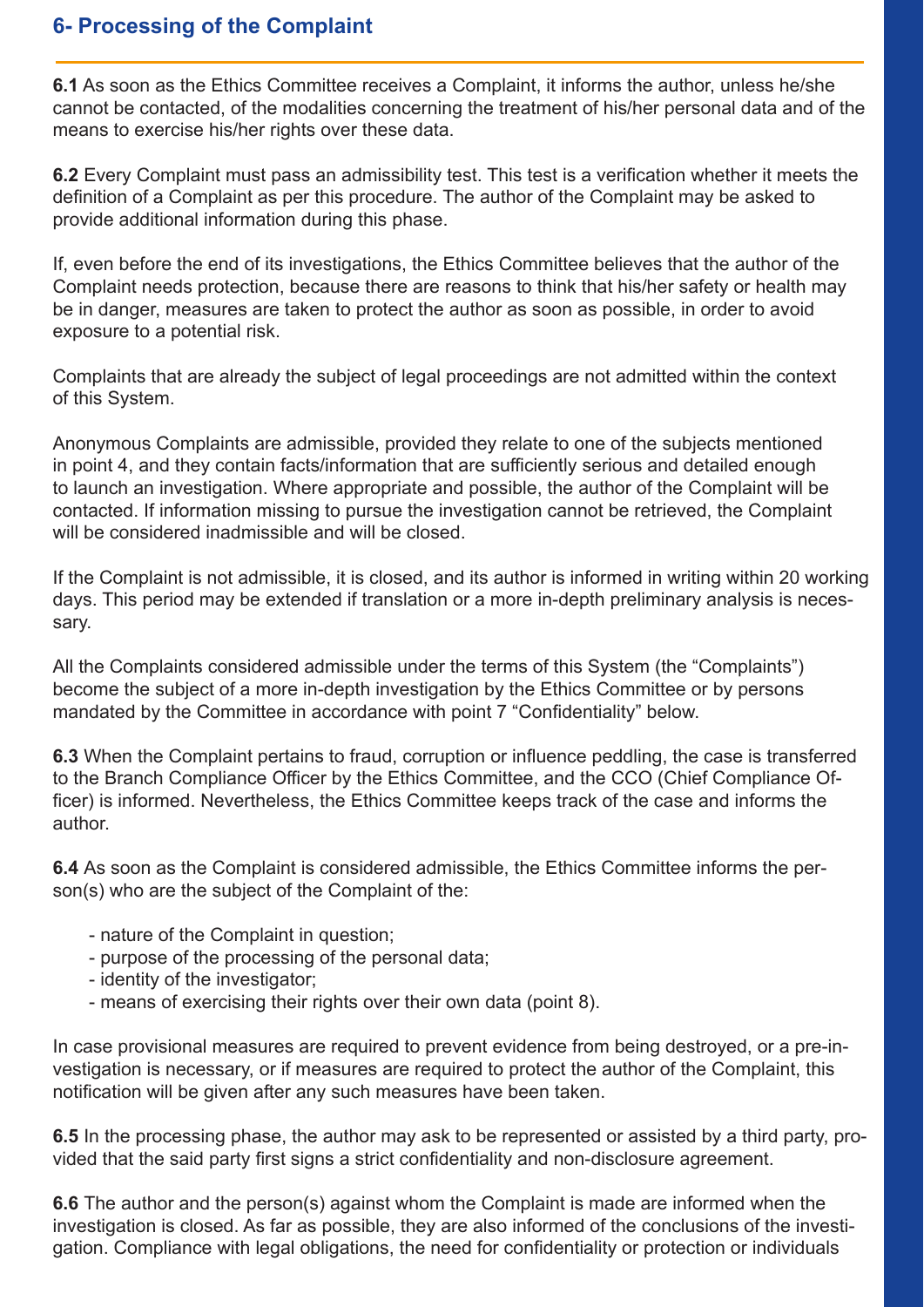may sometimes prevent precise details of the Complaint, its processing or the measures taken, from being revealed.

## **7- Confidentiality**

On receipt of the Complaint, the Ethics Committee invites the author(s) to disclose their identity in order to facilitate the investigation. The Ethics Committee agrees to respect the confidential nature of the data and to refrain from revealing the identity of the author(s) without their consent. If the wish of the author(s) to remain anonymous or to keep their identity or information that may identify them confidential, prevents the investigation from proceeding, then they will be informed accordingly.

The Ethics Committee agrees to refrain from disclosing the identity of the author to any persons, other than those who need this information to investigate the case, and with the express consent of the author.

All the persons involved in or consulted as part of the processing of a Complaint personally agree to honor a strict confidentiality agreement (see annex 2).

If requested by the legal authorities, Total may disclose the identity of the author of a Complaint according to the conditions of the applicable law.

Subject to the applicable legislation, the content of the Complaint will be destroyed or archived at latest 2 months following the closure of the processing of the Complaint or if the Complaint is not admissible. Personal data in Complaints of general interest will be anonymized prior to archiving where the author or/and the party being the subject of the Complaint are physical persons. If the Complaint results in disciplinary or legal proceedings, the content of the Complaint will be kept until the authorities close the case, and then archived in accordance with Total's Document Retention Policy.

The conservation of the files pertaining to fraud, corruption and influence peddling processed by the Branch Compliance Officer (point 6.3), will be taken care of by the Branch Compliance Officer according to the conditions set forth in the Group rule on the "Collection of Integrity Alerts".

All the Complaint files received by the Ethics Committee are destroyed no later than 5 years after closure.

#### **8- Protection of personal data**

The System requires the Ethics Committee to process personal data in order to fulfill the Group's legal obligations, or because of its legitimate interest in ensuring compliance with its Code of Conduct, in accordance with the laws and regulations applicable to the protection of personal data.

The personal data collected as part of the System are only communicated by the Ethics Committee within the Group, to the people mandated to manage Complaints, and for the sole purpose of their verification and processing.

In this context, The Ethics Committee can also allow access to personal data by some of its service providers, for the sole purpose of participating in the processing of Complaints, according to the instructions given by the Group and in accordance with the applicable rules on the protection of personal data and with the System, in particular regarding confidentiality (point 7).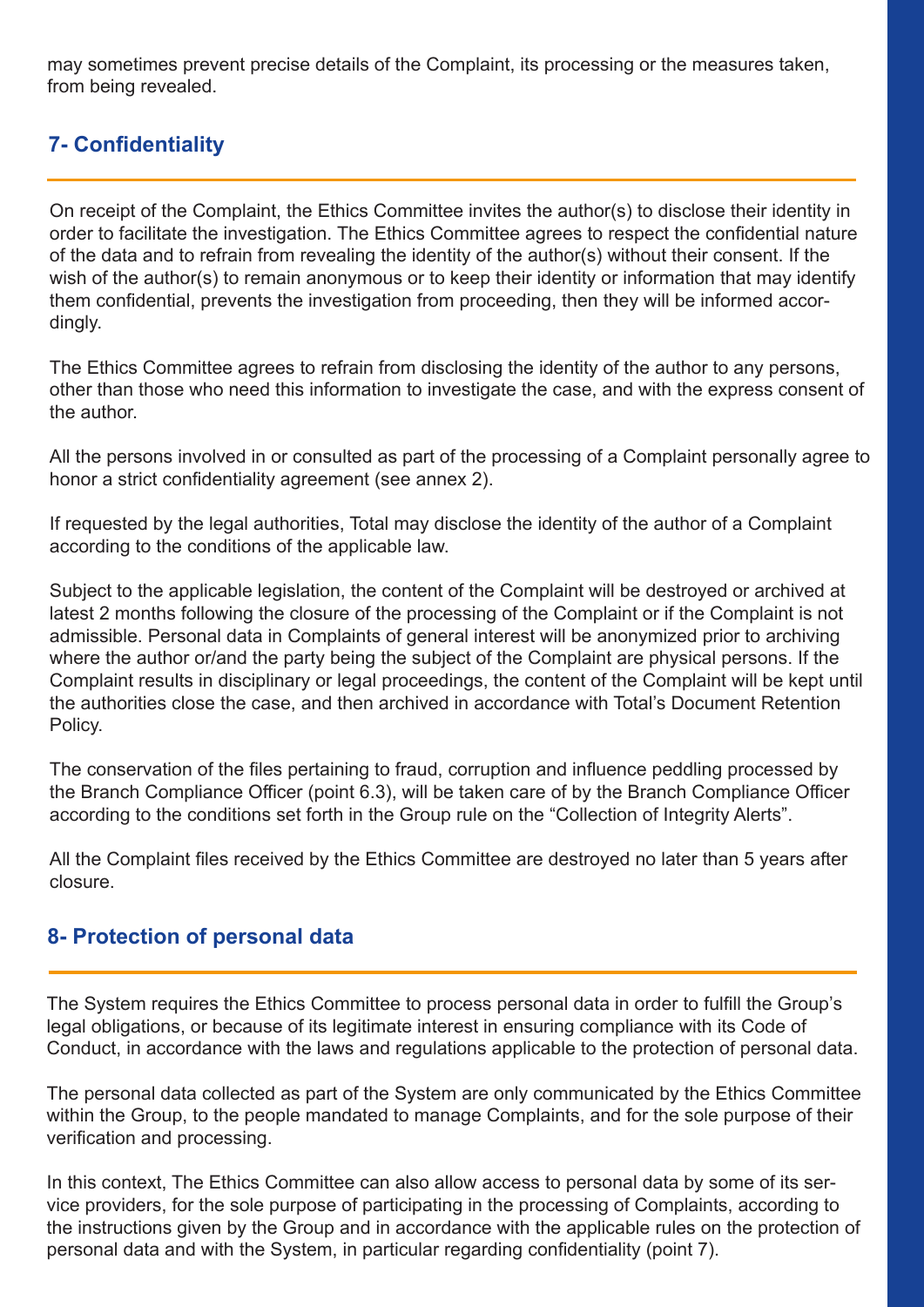Before transferring any data outside the European Union, Total commits to take the measures required to control the said transfers and to provide a suitable degree of protection for transferred personal data, in particular by establishing «Blinding Corporate Rules», or by signing standard contractual clauses, approved by the European Commission, with the receiver of the data. The persons concerned can request access to such measures by contacting the Ethics Committee at the address below.

In accordance with the legislation applying to the protection of personal data in the European Union, all persons whose personal data are collected and processed in the context of the System are informed accordingly, subject to any applicable provisional measures (point 6.4), and have the right to access, rectify and remove their data, as well as the right to limit the processing of those data. They also have the right to oppose the processing of their data for reasons related to their specific situation, and provided that the processing is not subject to a legal obligation. These rights are exercised by applying directly to the Ethics Committee (point 6).

If the persons concerned consider, after having contacted Total, that their rights over their personal data are not respected, they can send a complaint to the competent data protection authority.

## **9- Protection of authors and processors of Complaints**

No person, or persons or legal entities connected with them shall be subject to reprisals for having made a Complaint in good faith or for taking part in its processing. Anyone who considers they have been subject to reprisals for having made a Complaint or taking part in its processing as part of this System can inform the Ethics Committee accordingly.

#### **10- Sanctions**

Any abuse of the System may result in the application of sanctions or legal action by Total. The following acts can give rise to a sanction, including terminating the employment contract, and/or seeking compensation, depending on the case:

- Making a slanderous Complaint or a Complaint in bad faith, or with the intention to cause harm;
- Make a report in breach of confidential matters of national security, confidential medical infor mation or confidential relations between lawyers and their clients;
- Acting, or failing to take action, in order to obstruct a Complaint or its processing;
- Breaching the strict obligation of confidentiality regarding the reception or processing of a Complaint;
- Making reprisals or threatening to make reprisals against an author or a person taking part in the processing of a Complaint, or their relatives.

The use of the System is not compulsory, as per the French law n°2016-1691 of December 9, 2016, known as Sapin II. Employees cannot be disciplined for not having used the System.

<sup>&</sup>lt;sup>3</sup> Ethics Committee -Total SE - 2 place Jean Millier - La Défense 6 - 92400 Courbevoie - France

<sup>4</sup> Ethics Committee e-mail address: ethics@total.com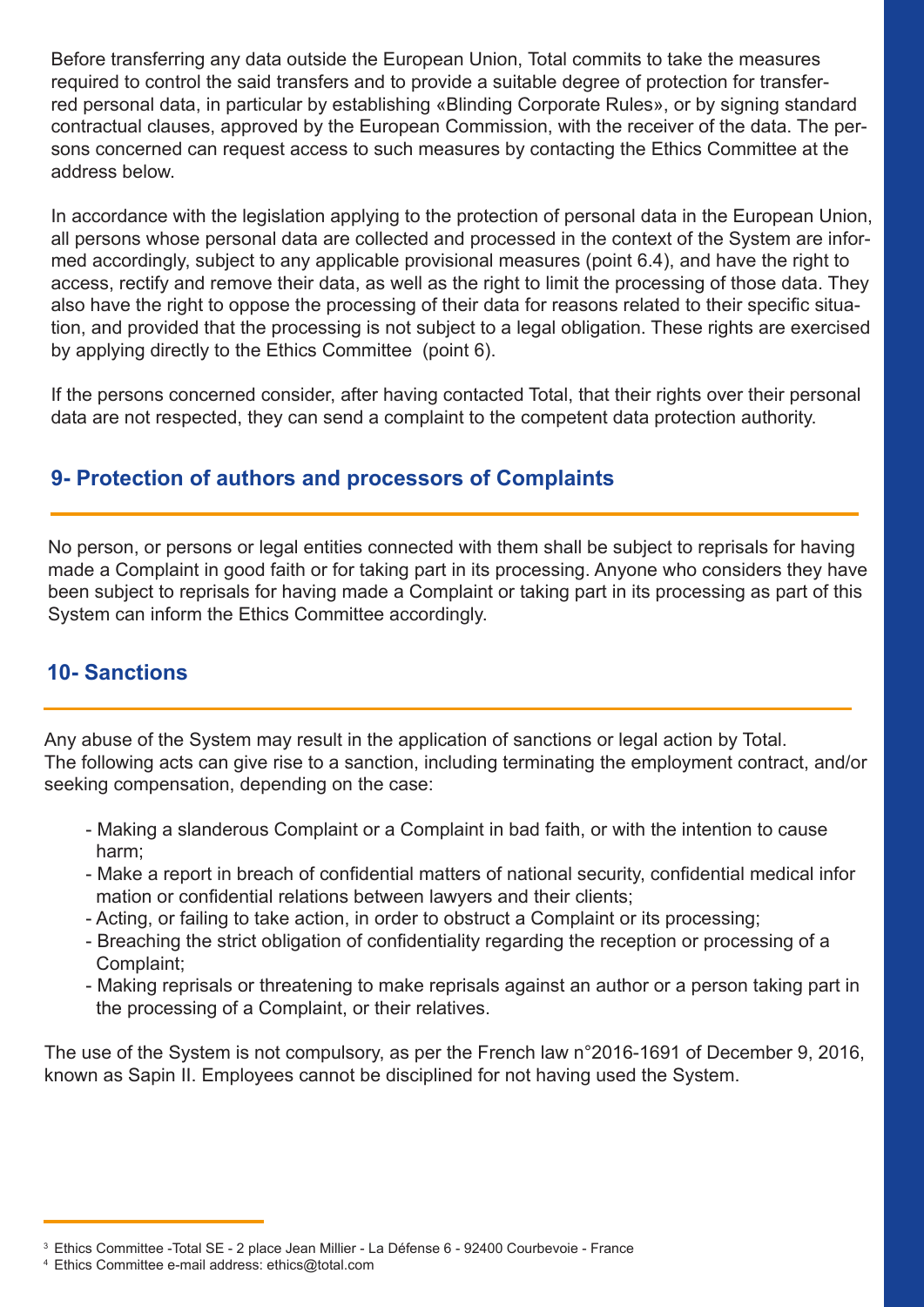#### **11- List of annexes**

Annex 1 : Diagram of the System Annex 2 : Confidentiality undertaking

## **12- Distribution an effective date**

The effective date of publication in our internal referential «REFLEX» is December 10, 2020. This reference basis is accessible through our intranet website.

This document is also published on the internet website: www.total.com.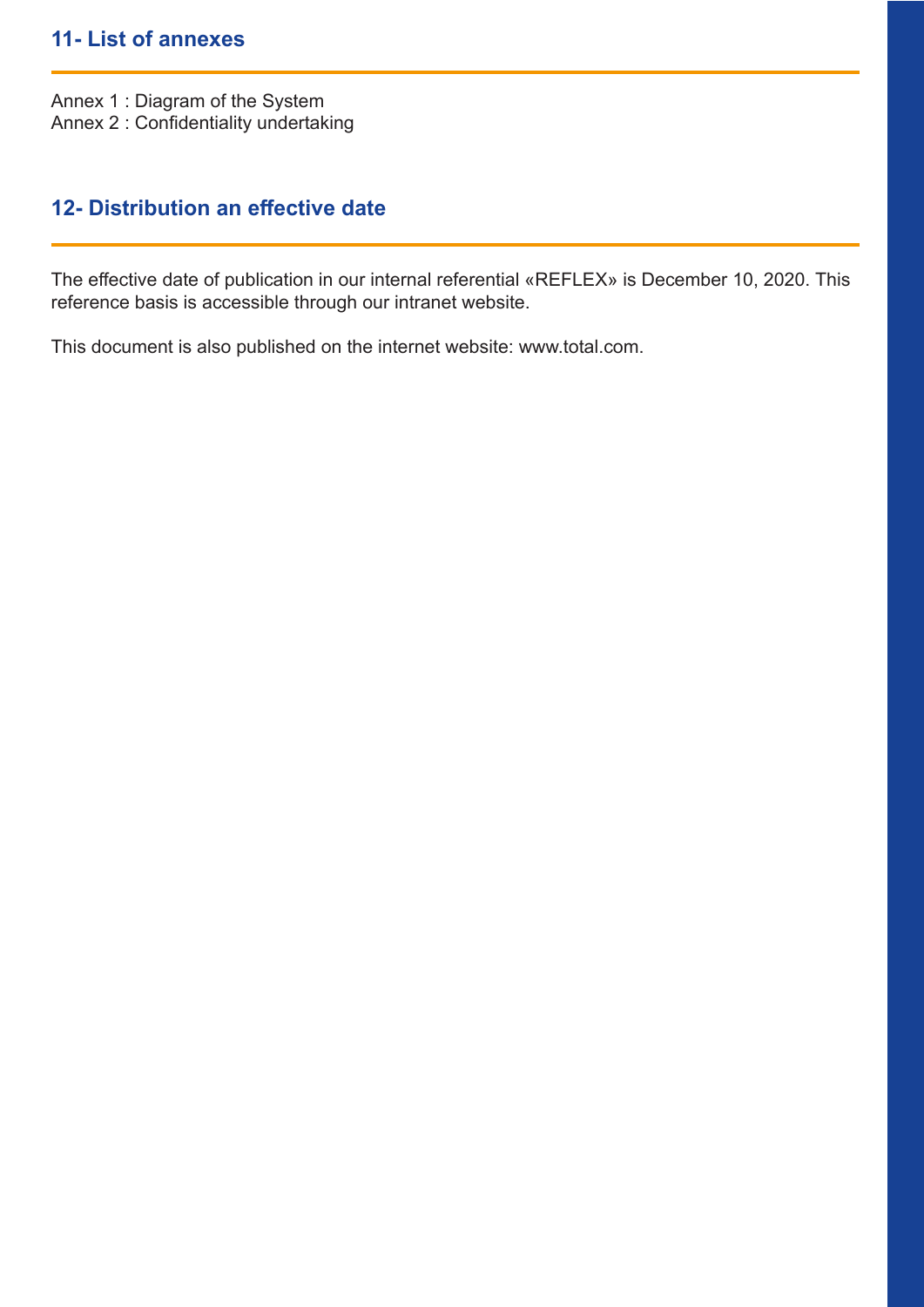# **ANNEXE 1**

# **Diagram of the System**

#### **COLLECTION AND PROCESSING OF ETHICAL COMPLAINTS BY THE ETHICS COMMITTEE**

- System accessible to all stakeholders of the Group
- The authors of complaints can address their concerns at different levels of the organization
- Regardless of the entree point, the Ethics Committee decides always how a complaint of general interest will be treated.

#### **An author of a Complaint or a question**